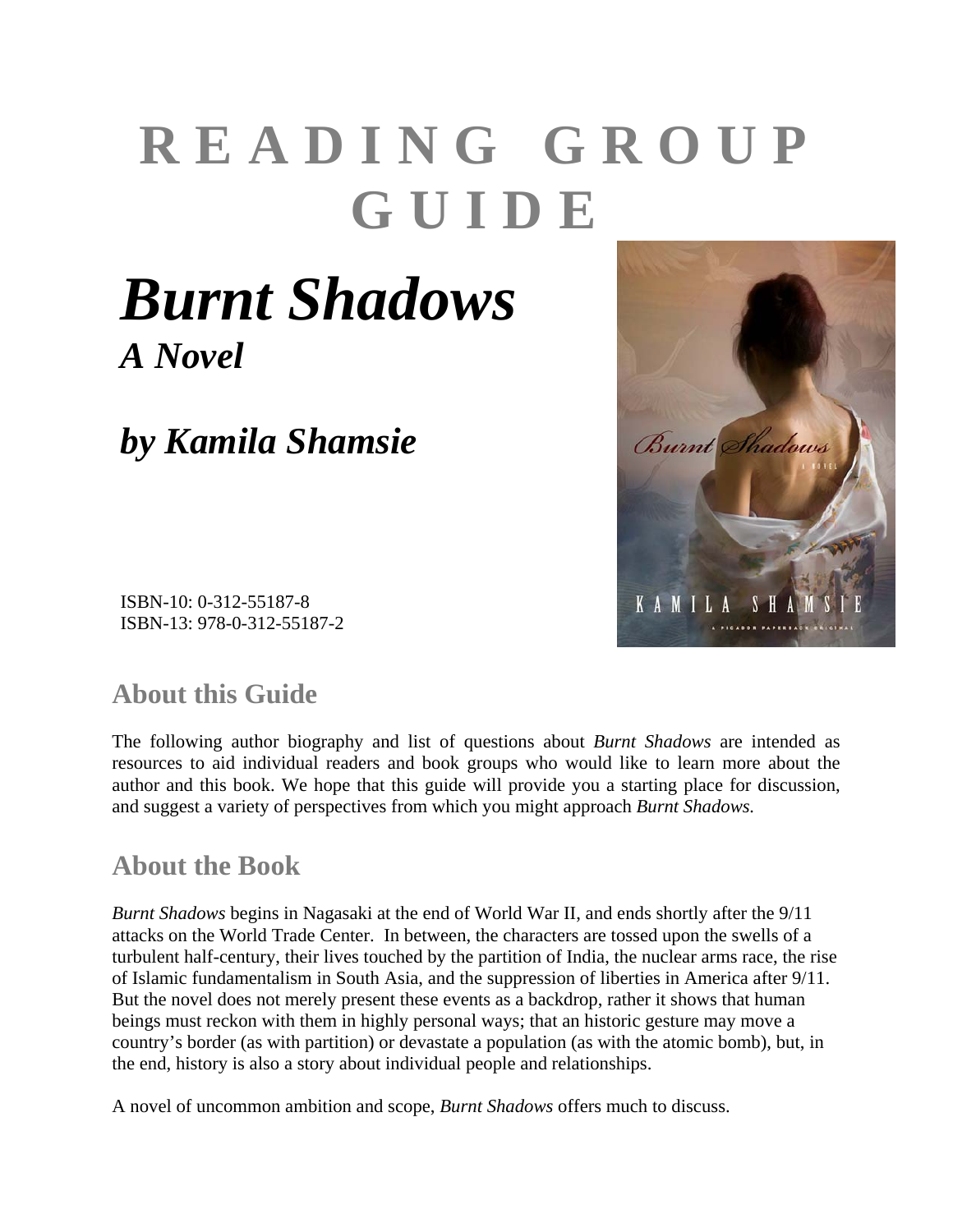#### **About the Author**

**Kamila Shamsie** is the author of four novels, including *Kartography* and *Broken Verses*. She writes for *The Guardian*, *Index on Censorship*, *Prospect and the New Statesman* (UK), *Newsline and DAWN* (Pakistan) and *The Daily Star* (Bangladesh). She grew up in Karachi, and now lives in London.

#### **Discussion Questions**

- 1. Early in the novel, Hiroko observes that during the World War II everything has been "distilled or distorted into its most functional form," including a vegetable patch where once Azaleas grew, and she asks, "What prompted this falling-off of love?" Can you find other places in the novel where this idea is expressed? Is there a similarity between the garden and a suicide bomber?
- 2. How does Hiroko resist being simply Hibakusha, a victim of the bomb, and in what ways is she powerless to change this perception of her? Consider also how it affects her son, Raza. Is it impossible to escape certain legacies?
- 3. Discuss the different reasons that Konrad, Elizabeth, Sajjad and Harry leave their home in India, and why Hiroko leaves Japan, and then Pakistan. What does it mean to have a home, and to be displaced? How is it different when you don't have a choice to stay? Ultimately, do the characters ever have a country to call their own?
- 4. Hiroko is immovable in her opinion about the atomic bomb. What does it mean to have a direct and highly personal connection to an earth-changing event like the bombing of Nakasaki, or 9/11? Is it possible for anyone so directly affected by the violence of these events to regard them with historic perspective? How are Kim and Hiroko different from one another in this regard? Consider their conversation about Nagasaki on pgs 294 to 295.
- 5. The characters in *Burnt Shadows* sometimes find that their ideological beliefs can be vanquished by basic human feelings of love and hate. And sometimes the reverse happens as well. Why are individuals so often in conflict with their ideals, and how does the novel illustrate this conflict?
- 6. What does Sajjad mean when he says on pg 52 that he wants a "modern wife"? How do the women in *Burnt Shadows* each express their independence? And in what ways are they still captive to tradition?
- 7. Why does Elizabeth at first resist Sajjad and Hiroko's affection for one another? Is she just trying to be practical? What is the nature of her resentment and concern?